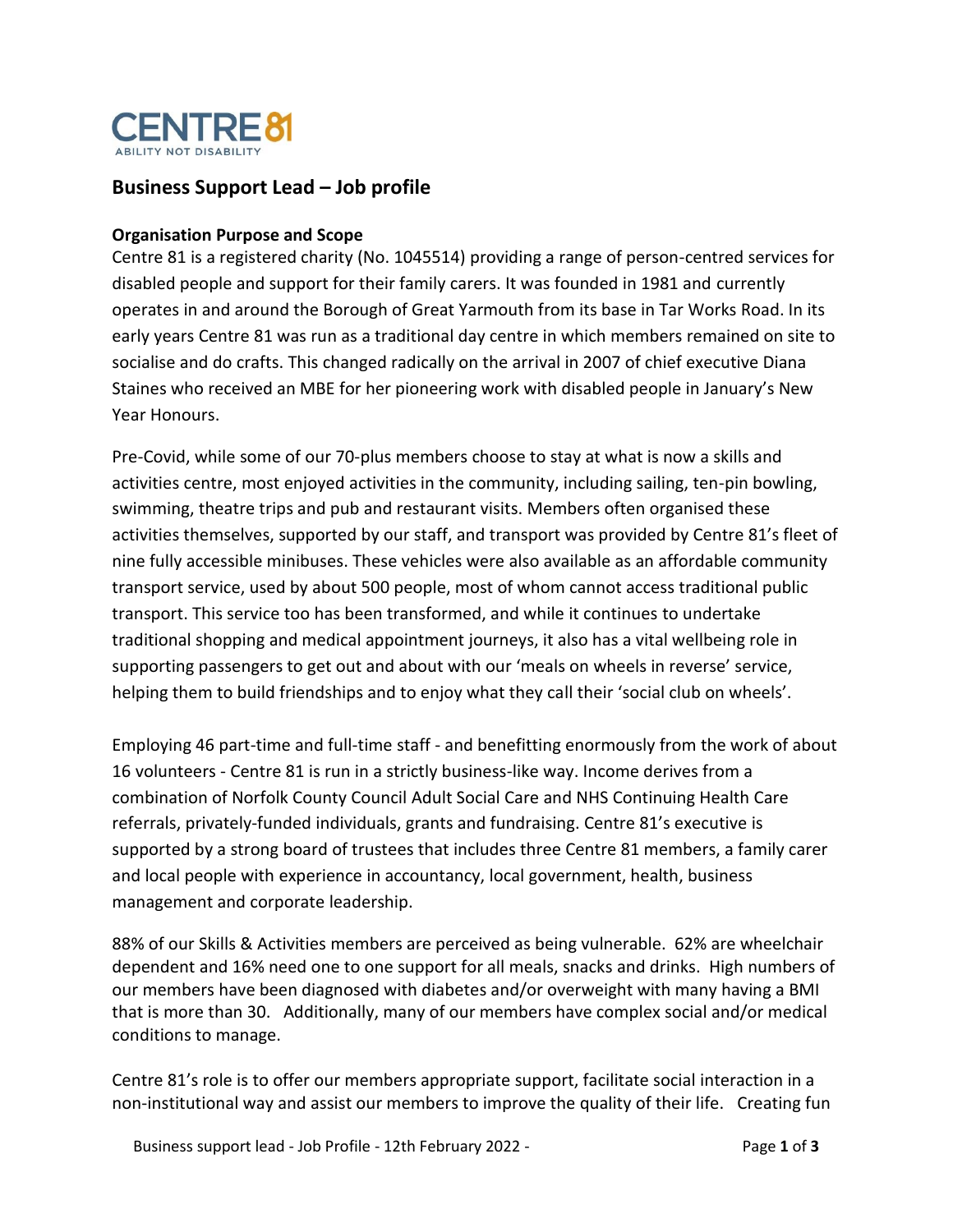opportunities is key to our successful service delivery. It is important for the long-term sustainability of the organisation that we continue to provide cutting edge, person centered services to our members, which enhance their individual and collective resourcefulness and resilience.

Centre 81 has become a really important place supporting our members and providing training and volunteering opportunities for those who wish to work positively, developing their professional expertise within the care sector supporting adults with a range of disabilities, to develop critical skills and enjoy life. The overall aim is to safeguard Centre 81 so that it has the capacity to offer its services to our current and future generations.

In June 2021 we purchased Yare House which comprises a substantial three storey brick-built office block linked to an 8,276 sq ft warehouse and associated workshops surrounded by an enormous parking area. The executive, staff, trustees and, most importantly, the members, agreed that Yare House ticked all the boxes.

The conversion work in well underway and the deadline for the completion is  $30<sup>th</sup>$  June 2022. There is no room for any slippage. This presents us with a significant task in making sure that all the background work in making sure that from a business perspective the charity is fit for purpose. We will be seeking to maximise the space we have, diversify service delivery to a growing number of members and expand our operating hours/days.

# **Core Values of Centre 81**

Centre 81 ethos is to work with members from a person-centered approach that acknowledges each individual is the expert in their life, knows what matters to them and how they wish to live their life. By acknowledging each person's uniqueness and working with them with respect and dignity, Centre 81 aims to address all forms of discrimination, particularly on the grounds of disability and promotes the rights of its members. Centre 81 actively encourages social inclusion and through this access to greater independence and reduce social isolation.

### **Business Support Lead – Purpose and Scope:**

To provide comprehensive, professional business support assisting Centre 81 to operate on a sound business platform enabling services to meet our governance obligations and support the future development of the charity and secure its long-term future.

### **Organisational relationships:**

- Responsible to Diana Staines Chief Executive.
- Liaise with Julie Charles Skills & activities manager.
- No line management responsibility.

Business support lead - Job Profile - 12th February 2022 - Page **2** of **3**